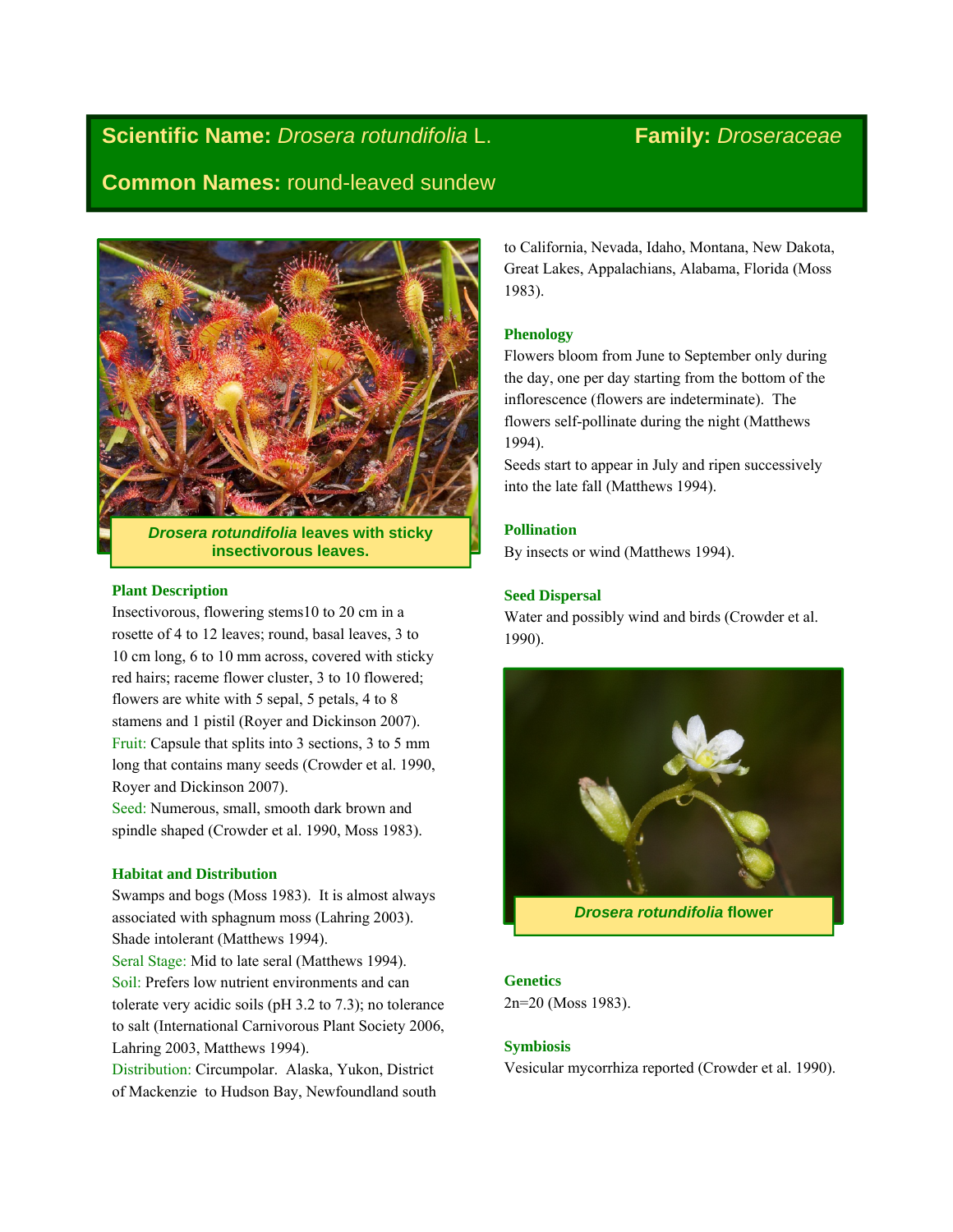#### **Seed Processing**

Collection: Cut the flower stalk off at the base when the stalk is completely brown. Be aware that seed at this stage will start to rot if left too long (May n.d.). Seed Weight: 0.02 g/1,000 seeds (Royal Botanic Gardens Kew 2008).

Harvest Dates: Seeds are indeterminate and can be harvested in late summer and into the fall (Matthews 1994).

Cleaning: Seed can be cleaned using fine screens (International Carnivorous Plant Society 2006).

Storage Behaviour: Possibly orthodox (Royal Botanic Gardens Kew 2008).

Storage: *Drosera* ssp. seed has remained viable up to 10 years stored at temperatures around 4 to 5°C (May n.d.).

Longevity: Seeds were found to survive 1 to 5 years in the soil seed bank (Royal Botanic Gardens Kew 2008).

#### **Propagation**

Natural Regeneration: Reproduces vegetatively by the production of plantlets or when axillary buds below ground begin to produce a second rosette (Matthews 1994).

Also reproduces through seed (Matthews 1994). Germination: 1 to 2 months after sowing in temperatures of 20°C (Plants for a Future n.d.). Plants require light to germinate (do not bury the seed in the soil) (May n.d.).

Germination can take anywhere from 2 to 7 weeks depending on the age of the seed (May n.d.). Seeds achieved 100% germination when germinated on 1% agar with 250 mg/L gibberellic acid at 20°C (8 hours/day 16 night) with pre-treatments (Royal Botanic Gardens Kew 2008).

84% germination was reached when seed was sown on 1% agar and 101 mg/L potassium nitrate at 20°C (8 day /16 night) with warm and cold stratification (Royal Botanic Gardens Kew 2008).

Long fibered or live sphagnum moss, coarse silica sand, and perlite for propagation (International Carnivorous Plant Society 2006).

Pre-treatment: Requires 2 to 6 weeks of cold stratification (May n.d.). Seed scarification may also

assist germination (Royal Botanic Gardens Kew 2008).

Warm stratification at 20°C for 8 weeks and cold stratification at 5°C for eight 8 weeks on 1% agar (Royal Botanic Gardens Kew 2008).

Vegetative Propagation: *Drosera* sp. can be propagated from cuttings (Dave's Garden 2011). Micro-propagation: Have been propagated by *in vitro* methods for commercial preproduction (Bobák et. al.1995).



Drosera rotundifolia catching a fly

#### **Aboriginal/Food Uses**

Food: No literature found.

Medicinal: Used to treat many respiratory disorders including asthma and tuberculosis, sooth sore throats and cough. *D. rotundifolia* is believed to have an anti-inflammatory, antispasmodic, antibacterial and anti-angiogenic properties. Used to treat warts and corns (MacKinnon et al. 2009).

#### **Wildlife/Forage Usage**

Wildlife: Eaten before they flower by moose (Matthews 1994).

Livestock: No literature found.

Grazing Response: Unknown but it has been found in fields that have been grazed by both cattle and sheep (Matthews 1994).

#### **Reclamation Potential**

*Drosera rotundifolia* tolerates low nutrient conditions and prefers acidic soils. Wild Rose Consulting has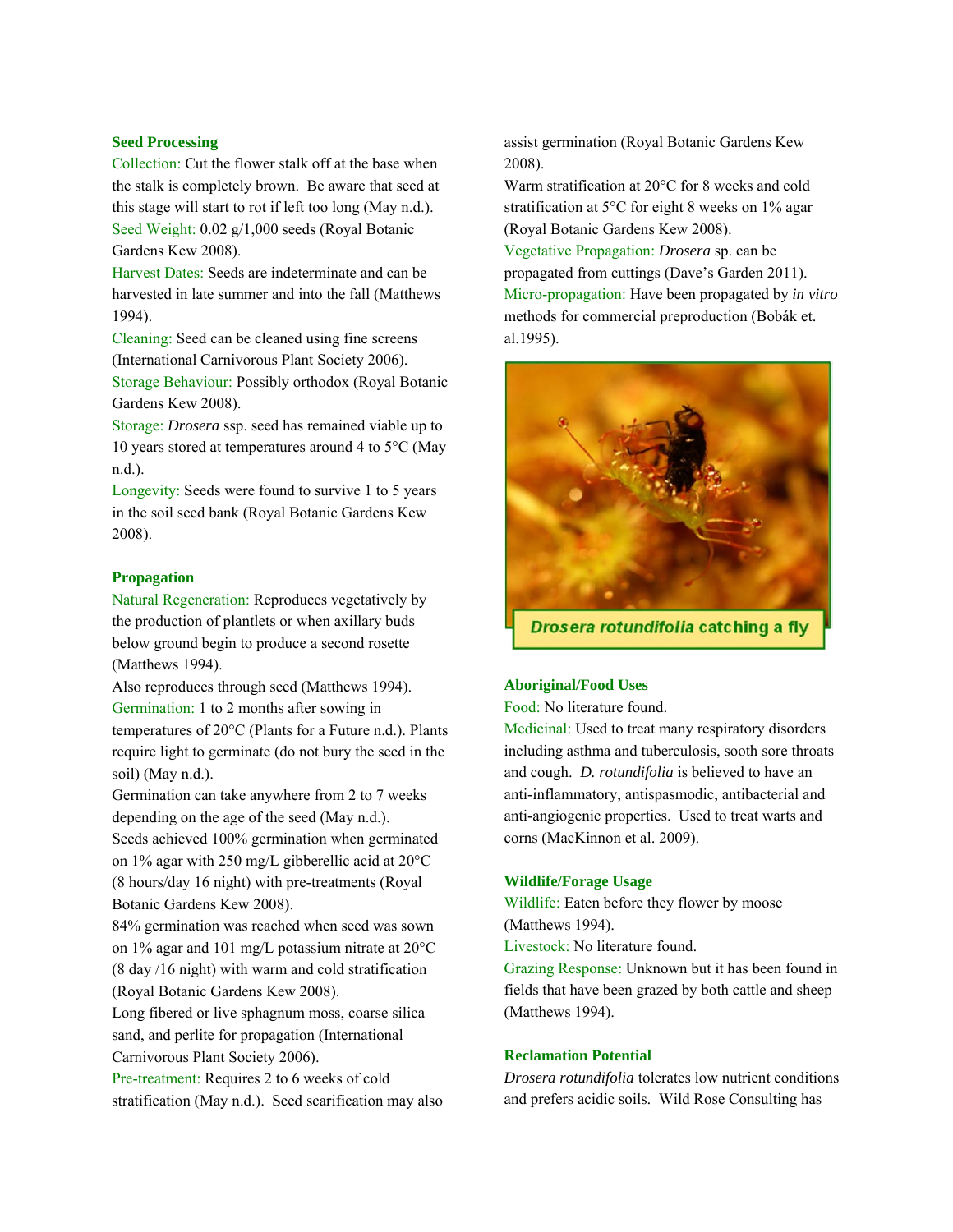observed *Drosera* growing on hydrocarbon heavy soils in Fort McMurray.

#### **Commercial Resources**

Availability: No seed available for commercial use. Cultivars: 'Charles Darwin' (International Carnivorous Plant Society 2006). Uses: *D. rotundifolia* is used in 200 to 300 registered medications in Europe, mostly cough medicines (MacKinnon et al. 2009). Also a homeopathic remedy for a variety of ailments (abc Homeopathy n.d.).

Is used to curdle milk to make cheese in Sweden (Mackinnon et al. 2009).

#### **Notes**

*D. rotundifolia* is listed as 96% intact (less occurrences than expected) in the Alberta oil sands region (Alberta Biodiversity Monitoring Institute 2014).

Is a carnivorous plant and relies on small crawling insects, such as ants and springtails, as well as *Diptera* spp. to supplement the nutrients that the plant gets from the soil (Krafft and Handel 1991).

#### **Photo Credits**

Photo 1&2: Bill Bouton @ flickr 2012. Photo 3: i- saint @ flickr 2012.

#### **References**

abc Homeopathy, n.d. *Drosera rotundifolia*. https://abchomeopathy.com/r.php/Dros [Last accessed October 8, 2013].

Alberta Biodiversity Monitoring Institute, 2014. The status of biodiversity in the oil sands region of Alberta. Alberta Biodiversity Monitoring Institute, Edmonton, Alberta. 47 pp. http://www.abmi.ca/FileDownloadServlet?filename= The%20Status%20of%20Biodiversity%20in%20the %20Oil%20Sands%20Region%20of%20Alberta\_201 4 Supplemental%20Report.docx&dir=REPORTS\_U PLOAD [Last accessed June 16, 2014].

Bobák, M., A. Blehová, J. Krištín, M. Ovečka and J. Šamaj,1995. Direct plant regeneration from leaf explants of *Drosera rotundifolia* cultured in vitro. Plant Cell, Tissue and Organ Culture 43(1): 43-49.

Crowder, A.A., M.C. Pearson, P.J. Grubb and P.H. Langlois, 1990. Biological flora of the British Isles: *Drosera* L. Journal of Ecology 78(1): 233-267.

International Carnivorous Plant Society, 2006. *Drosera rotundifolia* 'Charles Darwin'. International Carnivorous Plant Society, Carnivorous Plant Newsletter 35(3): 68-69.

http://www.carnivorousplants.org/cpn/Species/v35n3 p68\_69.html#darwin l [Last accessed December 5, 2013].

Krafft, C.C. and S.N. Handel, 1991. The role of carnivory in the growth and reproduction of *Drosera filiformis* and *D. rotundifolia*. Bulletin of the Torrey Botanical Club 118(1):12-19.

Lahring, H., 2003. Water and wetland plants of the prairie provinces. Canadian Plains Research Centre and University of Regina, Regina, Saskatchewan. 326 pp.

Matthews, R.F., 1994. *Drosera rotundifolia*. IN: Fischer, W.C. (compiler). The fire effects information system. United States Department of Agriculture, Forest Service, Intermountain Research Station, Intermountain Fire Sciences Laboratory, Missoula, Montana.

http://www.fs.fed.us/database/feis/plants/forb/drorot/i ntroductory.html [Last accessed October 8, 2013].

May, A., n.d. Germinating and growing sundews from seed. GrowSundews.com.

http://www.growsundews.com/sundews/Germinating \_and\_Growing\_Sundews\_from\_Seed.html [Last accessed December 5, 2013].

Moss, E.H., 1983. *D. rotundifolia* L. Sundew. IN: Flora of Alberta. A manual of flowering plants, conifers, ferns, and fern allies found growing without cultivation in the province of Alberta, Canada. 2nd